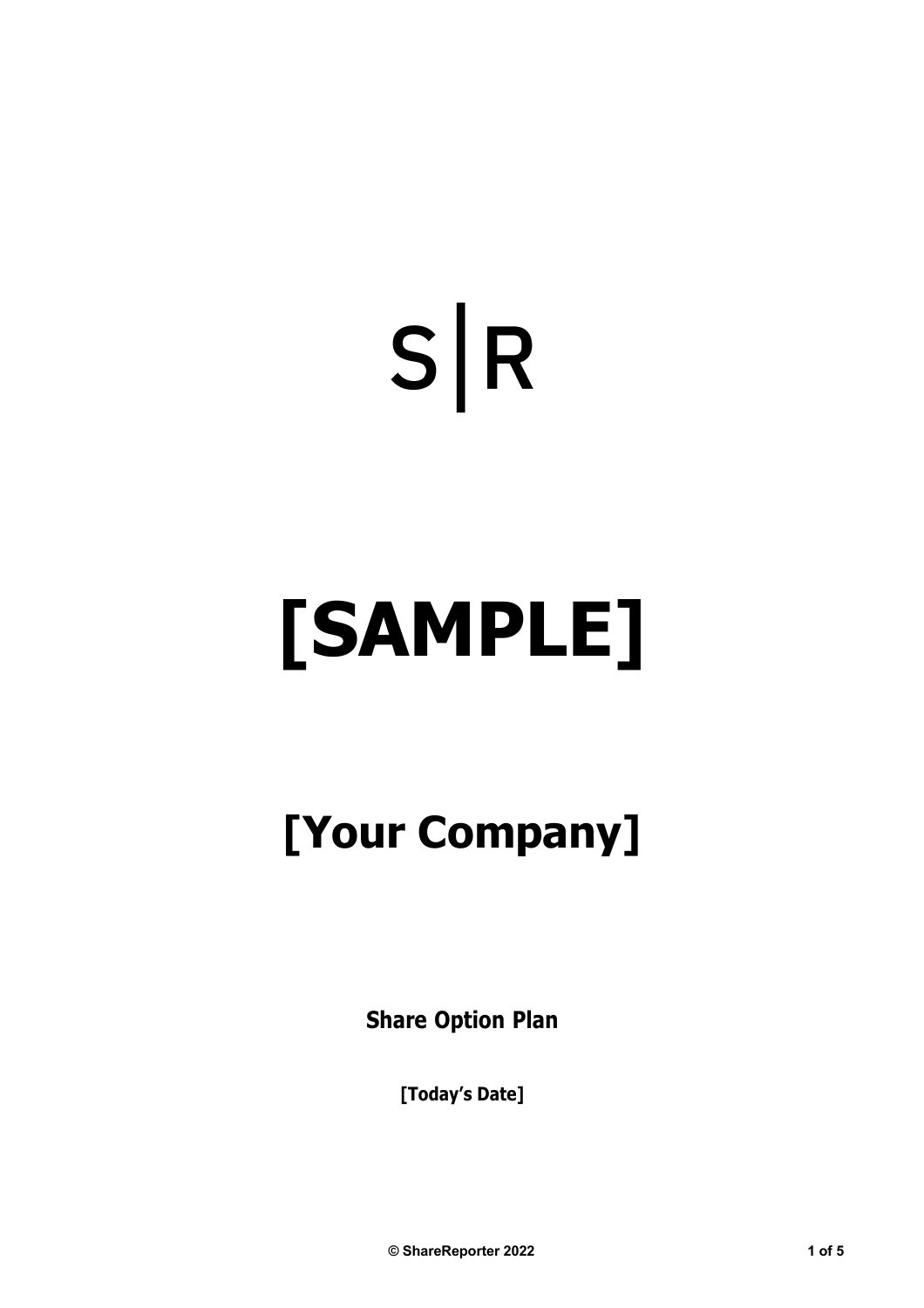#### **Tax Information**

#### **GRANT:**

There are no income or social security taxes.

#### **EXERCISE:**

- **Income Tax** is payable up to a maximum rate of xx%, withheld by the local company.
- **Employee Social Security** is payable up to a maximum rate of xx%, withheld by the Local Company (capped)
- **Employer Social Security** is payable up to a maximum rate of xx%, payable by the Local Company (uncapped).
- The taxable amount is the amount by which the market value of the shares on Exercise exceeds the Exercise price.

#### **SALE:**

**Capital Gains Tax** is payable on the growth in value of the shares up to a maximum rate of xx%, payable by the Participant.

#### **OTHER / NOTES:**

#### **Additional Issues**

Once a Participant has acquired shares in the Company, they will pay income tax on dividends received at a flat rate of xx%.

#### **Tax Advantaged Arrangements**

There are no specific tax advantaged arrangements available beyond the treatment stated above. It may be the case that a more tax beneficial approach is available using an alternative structure. Please speak to the ShareReporter team for further advice.

#### **Corporate Tax Deduction**

In principle, the Local Company may be able to claim a tax deduction for the cost of providing benefits to its employees under the Plan. To be able to claim this deduction, the cost willneed to be recharged to the Local Company (under a written agreement).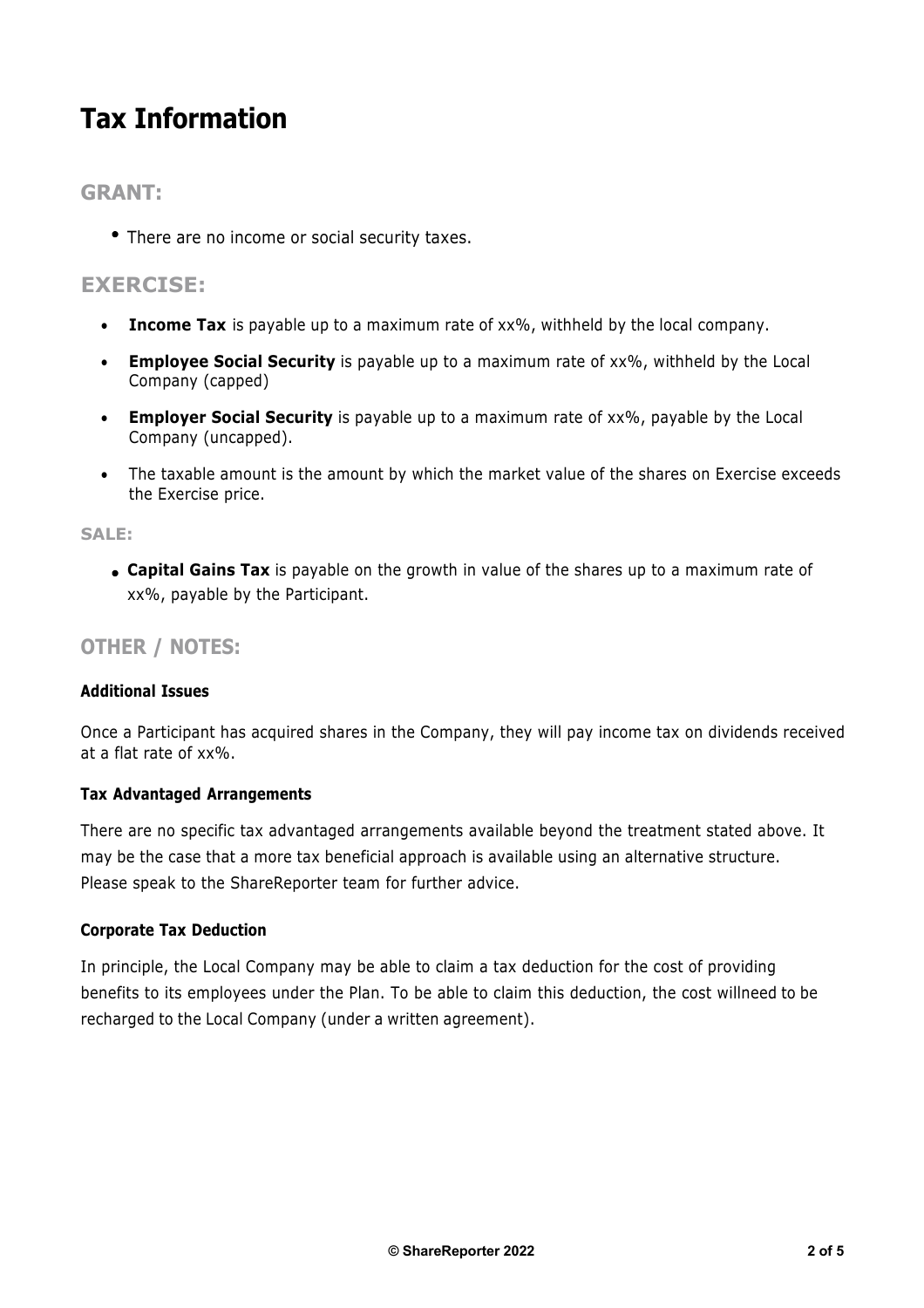#### **Legal Issues**

#### **SECURITIES LAWS AND REGULATORY ISSUES:**

Offers of securities are generally subject to the requirements of the Prospectus Regulation (Regulation (EU) 1129/2017). As the Awards are structured as options, they are generally interpreted as being 'non-transferable securities' that fall outside the scope of the Prospectus Regulation and therefore no prospectus or information document is required.

#### **EXCHANGE CONTROLS:**

There are no exchange control restrictions or filings required.

#### **OTHER FILINGS AND REPORTS:**

There are no reporting requirements (not covered elsewhere in the legal report) that arelikely to impact on the Company's operation of the Plan.

#### **AWARD DOCUMENTS AND COMMUNICATION:**

#### **Plan Documentation**

There is no legal requirement to provide Participants with a copy of the Plan documentation. However, it is common practice that the Plan documentation (for example, the rules of the Plan) is made available to Participants to avoid misinterpretation of the rights and restrictions underthe Plan.

#### **Award Document Wording**

It is recommended that the following is included in the Award documents:

- 1. wording to state that the Award is separate from and does not form part of the Participant's employment benefits to exclude any liability on the part of the Company or Local Company for the loss of an Award because of the Participant's termination of employment.
- 2. where Awards are granted regularly, a disclaimer against acquired rights.
- 3. a full indemnity in respect of income tax and social security contributions.
- 4. language to confirm that the Local Company is operating the Plan in accordance with the applicable data privacy notice.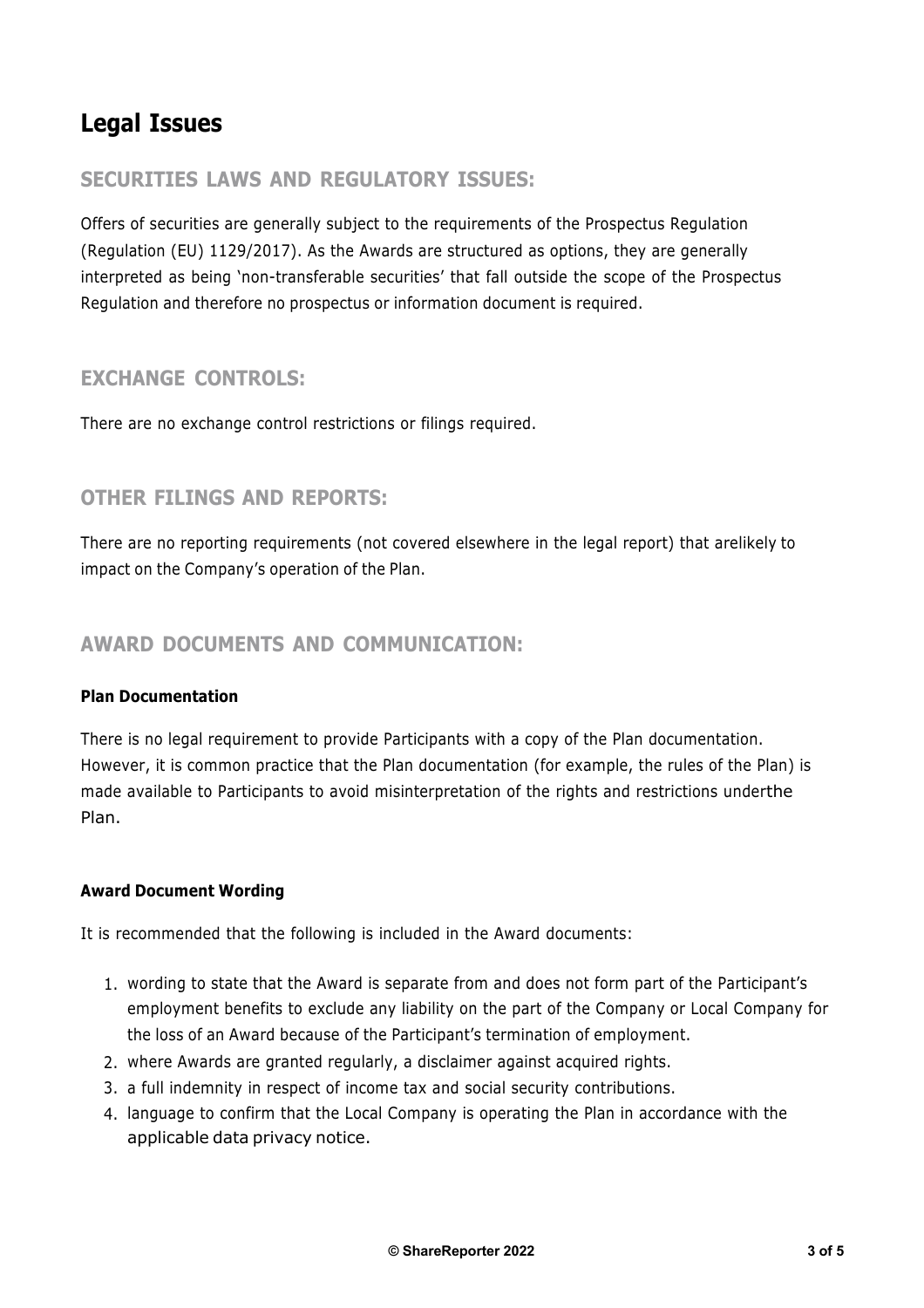#### **Translations**

There is no legal requirement to provide a translated version of the Plan documentation. However, if there are any concerns that the Participants will not understand the Plan, consideration should be given to providing a translated version of the key Plan documents (for example, the Award certificate and any FAQs).

#### **Electronic Communications**

There are no issues with the use of electronic communications.

#### **Acceptance by Participants**

Whether Award documents need to be counter-signed by Participants will be determined by the laws of the country in which the Plan is stated to be subject.

#### **Jurisdiction Issues**

The local courts will generally respect the laws under which the Plan documents are stated to be subject.

#### **Salary Deductions**

The Local Company may make deductions from Participants' salaries in connection with the Plan provided this is accordance with local laws. These deductions must be agreed to by Participants.

#### **CONSULTATION AND EMPLOYMENT RIGHTS:**

#### **Works Councils**

There is no legal obligation to consult works councils before implementing the Plan unless the Local Company is bound to do so under the terms of a collective agreement or trade union arrangement. Where such agreements are in place these must be respected, and the Local Company should consult with the employees or their representatives before implementing the Plan.

#### **Local Laws**

Discrimination (both direct and indirect) against employees on the grounds of protected characteristics (age, gender reassignment, being married or in a civil partnership, being pregnant or on maternity leave, disability, race, religion or belief, sex, sexual orientation) is prohibited. Consideration should be given to these issues when determining who should participate in the Plan, what should happen during a Participant's period of absence and what should happen when a Participant leaves employment.